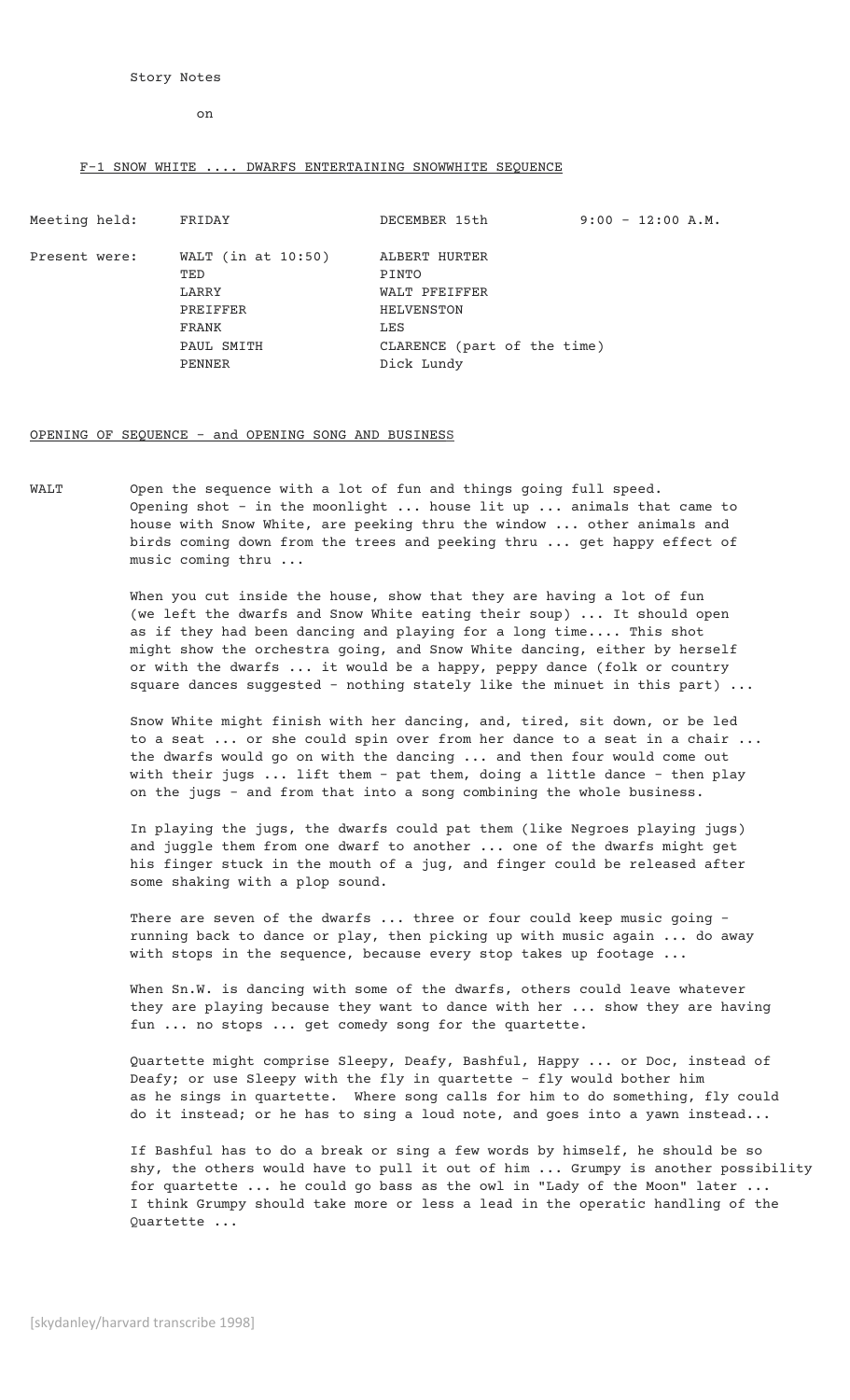## OPENING SONG – QUARTETTE PROCLAMATION AND SINGING FROM SCROLL

- PINTO re Quartette idea ... it is intended not to have regular quartette number but have dwarfs treat scroll like a proclamation, reading from it what their program is to be (Snow White is their only audience) ... what they do here is build-up to what they are going to do for her, introducing their entertainment ... (It was later decided not to handle the scroll business this way, but as suggested by Walt, to have the dwarfs sing in mock operatic style some funny fast song, to be worked out later.)
- WALT This (opening song) is not a little song, but an act ... in opening stuff we want to get chance to see them do their stunts ... have dwarfs come out as orchestra ... open with them playing as an orchestra ... you have lots of chance to show them play ... In opening number, Snow White could be dancing with a couple of the dwarfs ... the rest of them playing their instruments (we have good business of one playing the organ) ...

We should have a tune where we have a chance to get breaks with instruments and sections of the song that the instruments could play .... It would be better if all that came at the beginning.

In the middle of the opening business, the four dwarfs could come out and do a little singing chorus with harmony (or just harmony without singing a regular song) ... (suggestion made that there might be dissonance instead of harmony) When the four finish, they could go back to playing instruments again ... their business would be just a little insert ...

The jug quartette could be part of the program. The dwarfs sing, dance, and play - combine all this in the opening song business ... get a song that will [give] you a chance to combine all the stuff in a logical way.

Quartette and scroll: When the four dwarfs read their notes from the scroll, have them all move across with the notes, and crowd the last dwarfs off the scroll - then they shift back to the beginning of the scroll for the next line ... when there is a fast part in the tune, they crowd and move along very fast.

The opening song should be a peppy happy tune.

Suggestions were offered as to what kind of song to use for the opening: Several rounds suggested: Three blind mice; Scotland's burning; Frere Jacque; Little Brown Jug, Old Oaken Bucket, and others. It was decided that it might be best to make up a simple tune ourselves, and have dwarfs sing it earnestly, working very hard to put it over - and stressing their facial and body expressions as they try to reach high or low for the notes, and try to put the song over.

Have a silly tune and bring in 4 little jugs - 4 little whistles - (and whistles would say something) ... four little chairs (dwarfs would arrange themselves in some chairlike position) ... then "there was an old table" and dwarfs gather together to form a table ... then they dance as table and chairs might.

- LARRY: Tie the song together, with: "A Man had a house ... and in the house he had 4 jugs (jug business) ... four chairs (chair business)
- WALT: It would be better if scroll were piece of music (instead of proclamation and introduction to what is to follow) ... and the dwarfs were singing ... Scroll business is very cute - typical of the dwarfs ... good to have Dopey at the end ... other dwarfs would shove him off the page as they move along with song.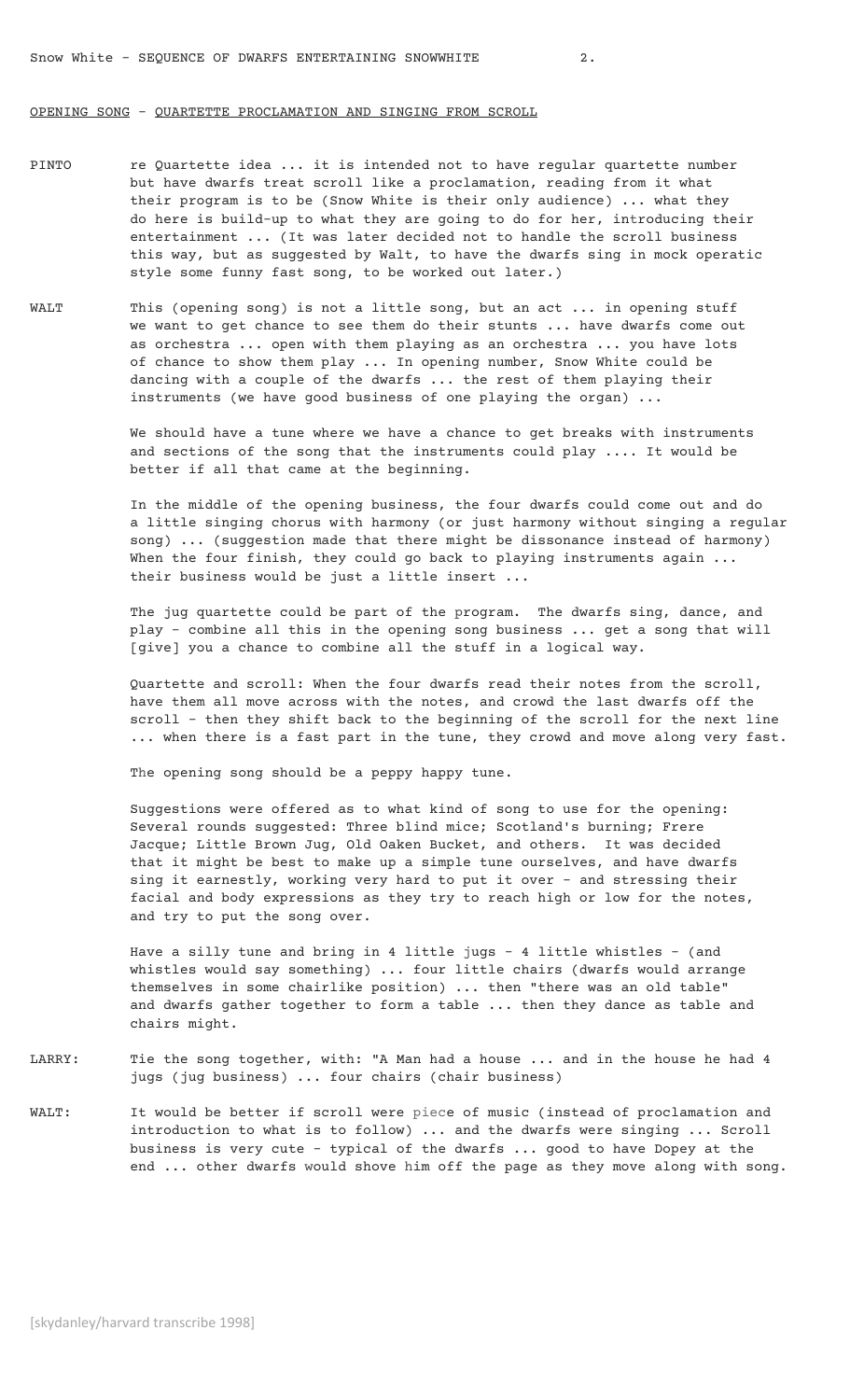WALT: Suggested that music on scroll be written so that a line of music is carried over from one side to reverse side - there would be a jumble as the dwarfs must turn page for next note ... music keeps going round, winding like a barber pole.

> The song could be sung in mock operatic style - not burlesquing real opera, but heavy dramatic stuff as the dwarfs might do it, using a very simple song just a few words, or a line - and rendering it with much expression and elaborate gesture. Ted suggested a simple nursery rhyme treated in this way.

- PINTO: Suggested, "Once there was an old brown jug" have one dwarf singing a second picking it up ... each dwarf trying to outdo the others in expression ... this would give dwarfs a chance to act ... acting and holding on to the scroll keeps them busy.
- WALT: As dwarfs sing from the scroll, when one gets thru with his part, he lets go of scroll, and it snaps into the face of the remaining ones. ....

One of the dwarfs singing "a jug, a jug" could get mixed up in his lines and start singing, "a plug - no, a mug, etc."

Get good expressions with the scroll stuff and operatic treatment ... shots of dwarfs holding their notes, and others would look at him as he holds it ...

Keep the business typically dwarfish ... anything they think of, propose, or do, must have some relation to their own little word ... jugs, crickets, etc. .... Dwarfs personify all these things - think there's personality in all these inanimate objects. ... get away from usual quartette stuff, and get atmosphere of the dwarfs thru their songs and dances.

At first it was felt that the quartette must be a snappy song, or the opening song must be a snappy one, and not descriptive, lest it resemble too much the LADY OF THE MOON number... It was later felt that probably all the dwarfs songs and games would have something of the same quality running thru them, and that a descriptive song, therefore, would not be out of place for the quartette to sing. .... Their stunts could come in, and then they go back to their instruments.

When the quartette finishes with their song from the scroll, Snow White might applaud and ask for more... That would give excuse for another number. Grumpy would say: "Now we'll give her one with a moral in it ..." as introduction to LADY IN THE MOON ... in some way bring in Grumpy's dig about women being troublemakers.

The business of dwarfs playing and dancing without a reason isn't as strong as if they had a reason for it.. Have dwarfs tell a story about a house... something to justify using the different things... "There was a table, chair, plates, cups, jugs, broom" with pantomime and sound effect for each of the props ... they could imitate the prop in the song by standing or arranging themselves like a chair, so you would know they meant to look like a chair... that gives opportunity for dances of a fanciful order, instead of straight stuff.

Orchestra would be very important in this section, because it would be one of the first things we see.

re Happy directing: I think it would be better if Happy were playing some instrument, and they didn't have anybody directing them... get some peppy tune like Cookie Carnival (?)

Operatic quartette would be comedy stuff, but dwarfs would sing it straight.

Drinking Song was suggested: but it was decided that Drinking Songs appear in all music comedies ... another type of song would be better for us.

....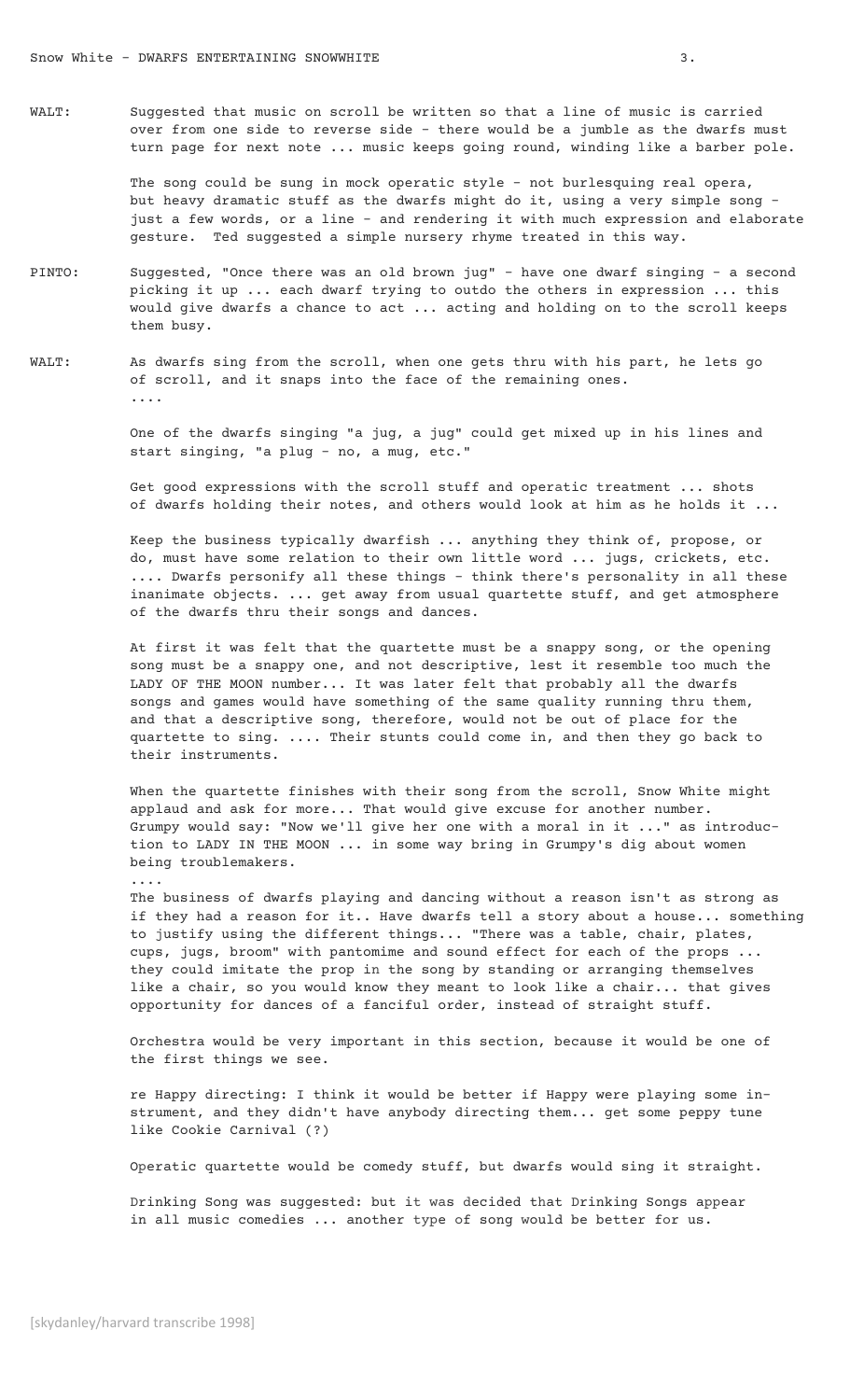"Old Oaken Bucket" suggested for comedy treatment... Dwarfs Sing, "The old oaken .... (pause) (then quick) bucket..." repeat... that hung in the Well - well - well (said as exclamation, not as last word of the song)

LUNDY Suggested that, for contrast, one of the quartette sing with a dead-pan, trance-like expression, which would bring out the exaggerated elaborate efforts of the other dwarfs.

 resume: WALT: (repeating) We need a song that starts out with a lot of pep, so the orchestra has chance to show off ... show cuts of orchestra and the way they play, and at the same time get over idea they are very happy ... also bring quartette angle into the song ... the jug playing and any different instruments they might use ... We need a number that will combine all these things.

> Coming out of quartette: it might start out with fast singing - as they go on, they would retard - then get some long held notes ... some counterpoint ... lead back into the peppy stuff ... and big chord as they finish ... then they all might dance together ... it should be done without having to do new numbers all the time ... the one song serving for all the business.

> From singing, dwarfs might break into funny little dance, holding each other's beards ... at the finish of that, come into the Four Jugs ...

must keep in mind that the entertainment is for Snow White...

The song could be about jugs and making of jugs... (suggestion was made to follow thru the making of a jug ... first it was a tree, then the tree was chopped, etc...) tracing it finally to an old oaken jug about which they are singing.

Les suggested the possibility of the dwarfs singing about Snow White's having come to take care of them and fixing the house and how happy they were she was with them.

I don't see why we must have a theme to the fast song... Just a line for them to play around with. (approved Pinto's idea of the jug ... it was empty .. and they drank out of while it was full (plop, plop sound) till it was empty again...)

These dwarfs, if possible, should have their own style... If we do any quartette singing, we should do it for comedy purposes, and not to put over a theme.

Sketches of Sow White dancing with dwarfs look very cute... it should be brought in with their act ... or at the very opening inside shot of the sequence.

It was agreed to have Snow White participate in the fun, and not remain thruout just audience.

- PENNER Dance suggestion: Have just the eight dwarf legs showing below scroll do dwarf dance.
- TED: It's easier to have her dance in the opening with the dwarfs than to have her get up in the middle of the sequence to dance.
- PINTO: In dancing, Snow White would be holding the dwarfs' hands, and they would be doing the trick stuff ... quarrel for right to dance with her. A type of peasant dance, or country dance would be good for this. (Walt liked the hands on hips dance position for the dwarfs)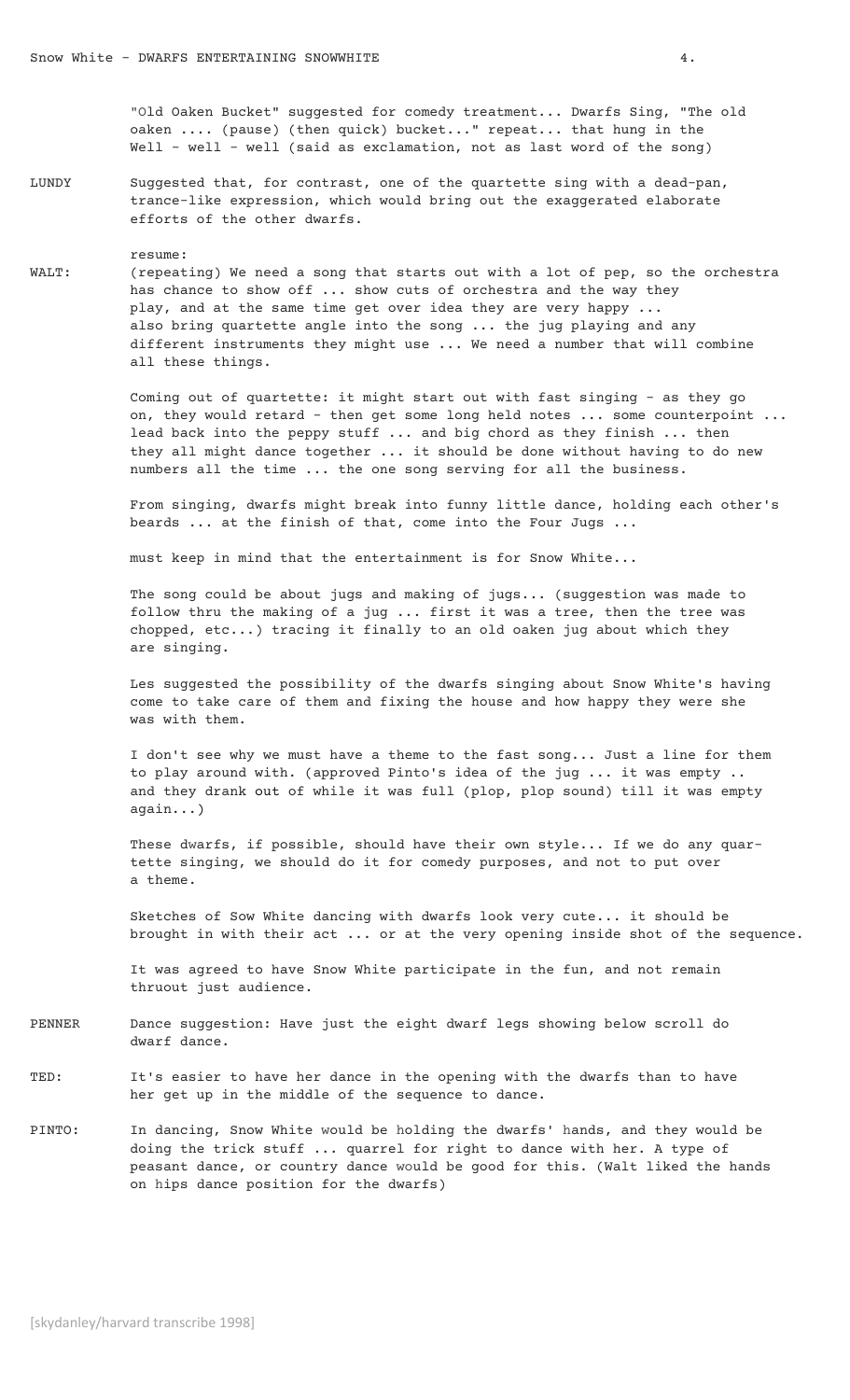## "LADY IN THE MOON" SONG

Happy to sing the narrative part in the song.

Discussion regarding best way of cutting to dwarfs in their character roles as frog - cricket – etc... It was decided to cut to them just before they were to go into their business, hearing the rest of the narrator's lines o.s. - in cutting to the owl, frog dwarf, etc., just see them finishing the extemporaneous costuming ... fixing eyebrows for the owl, tying duster behind for bird, etc. Don't break up song by assigning parts

It was decided to use as few additional props in costuming for LADY IN THE MOON as possible: Sleepy to use his hands as fins for Fish, perhaps not use feathers for bird's tail, just pantomime with hands...

LARRY Work in sound effects in song on line "they used to fight every night"

When Sleepy is wakened and given his cue for his part in the song, he could get little wiggle with his hands under his chin, as fish fins, as introduction to fish character.

WALT Suggested three choruses of song - first time straight ... second time they fight during the chorus ... build up to the jealousy angle ... the third time they're all friends again.

> Patter in between choruses should be faster ... pantomime for frog getting jealous of the owl and cricket jealous of the fish ... they might show their teeth in jealousy.

Walt liked this song for its animation possibilities. Dissonance, if used, would have to be comic (Penner suggested dissonance for fight chorus) I'd like to have them come back to the same tune, but fighting each other.

When the spring is referred to in song, have one dwarf piddle fingers in a little water ... flute could accompany sound effect for musical water effect...

This song would be introduced in this way: Snow White would be applauding after the musical entertainment... then quartette might step out and tell her what they would do ... one of the dwarfs might say: "Onee all the animals in the woods were friends, but they got into trouble;" GRUMPY: "On account of a woman" ... that would lead into the song. or

After the entertainment, the dwarfs don't know what to do; Grumpy suggests "Let's do the LADY IN THE MOON - it has a moral to it, and the moral is that a woman always gets you in trouble" ... "once the animals were all friends...." don't make it wordy ... plant what you need to give the meaning to the song.

"Once there was a tree" ... when dwarfs question, "a small tree?" they should bend down low to indicate small ... Answer: "No, a tall tree" ... and all the dwarfs, with a sweeping motion from low to high, indicate tall tree, to give action to the line.

"A big hoot owl" ... show two fingers at the side of the head.

Keep the song moving from the animation angle.

In cueing Sleepy (he falls asleep as soon as he has done his part) ... the first time, the other dwarfs should shout, repeating the line which serves as his cue, and stressing, "High" – "Fish" "Sing".

In the quartette, each dwarf would take his singing in a different way ... each would overdo in a different way in trying to reach his note, the others watching his efforts.

....